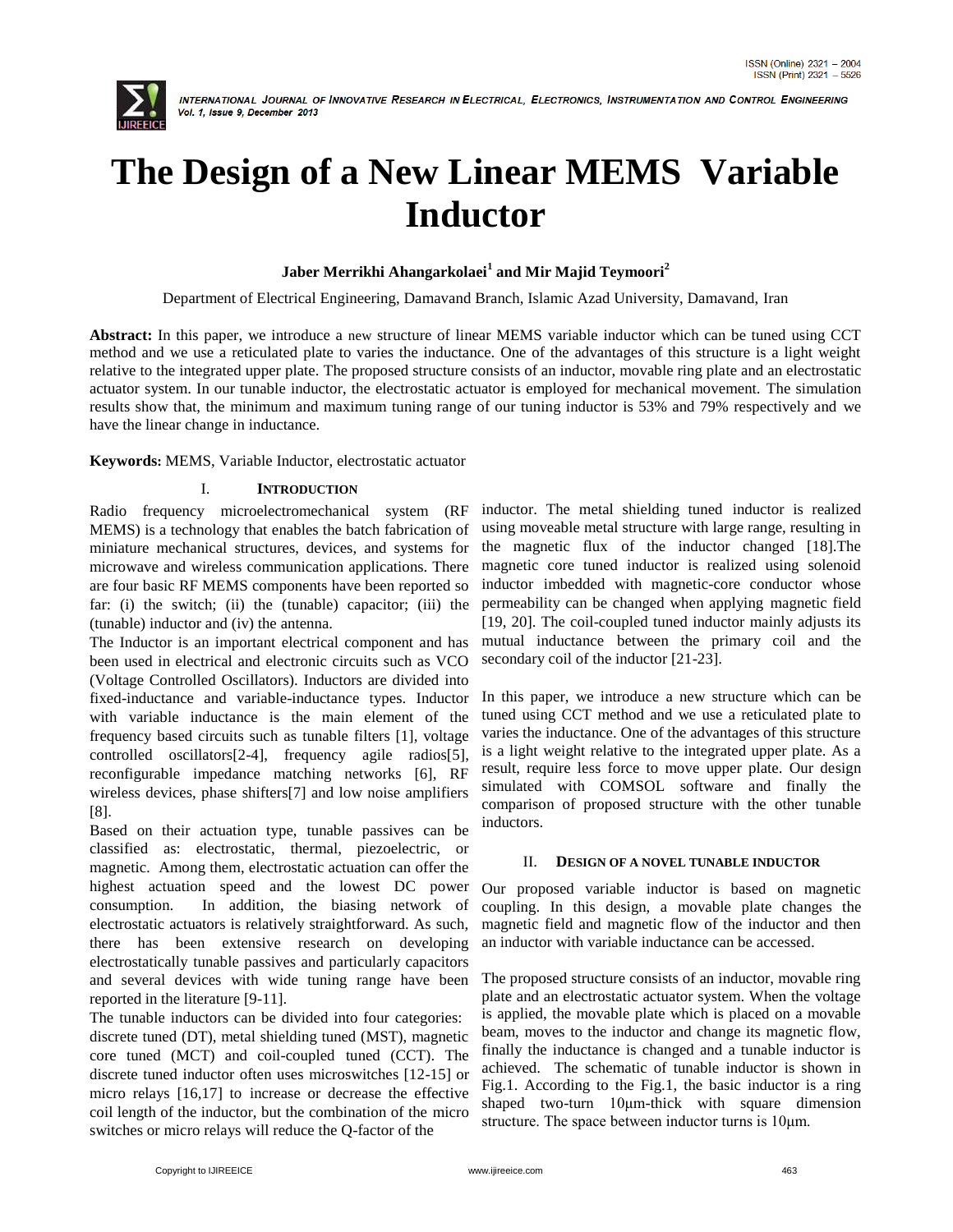



Fig.1. the schematic of proposes tunable inductor

## III. **TUNING MECHANISM**

The proposed novel inductance tuning is based on magnetic coupled mechanism. When a movable metal plate moves to the fixed inductor, cuts all or a portion of magnetic field of the inductor and induces voltage and current. Based on Lenz-Law the magnetic field of induced currents is opposite of the basic magnetic field which will be decreased overall magnetic field. This reduction in the magnetic field will reduce the inductor stored magnetic energy and hence the inductance of the inductor will be decreased. In the proposed tunable inductor, the electrostatic actuator is employed for mechanical movement.



Fig.2.The fixed inductor and moveable plate structure based on magnetic coupling (isometic view)



Fig.3.The tunable inductor with magnetic core (up view) As depicted in Fig.2 and Fig.3, the movable plate has some holes. These holes introduce some advantages such as weight reduction and low required force to plate displacement. According to Fig.4, there is maximum space between the fixed inductor and fulls-of-hole movable plate.



Fig.4.The tunable inductor after actuation applied and movement of the movable plate ((front view)



Fig.5. The tunable inductor befor actuation (front view)

The electrostatic actuator has been employed for the displacement of the movable plate because of its benefits, such as the smaller size of the device, low power consumption and actuation simplicity in comparison with the other types, especially piezoelectric counterpart and so on. The movable plate is connected to a support which is a cantilever-beam with fixed-free degrees of freedom. The support acts as one of the electrostatic electrodes. It is assumed that the space between the ground electrode, which is placed on the upper substrate, and the support electrode to be 20μm. When the actuation voltage is applied, the movable cantilever-beam will almost displace 20μm and is moved to the ground electrode, hence the movable plate is spaced with basic inductor and tuning is achieved.

#### IV. **SIMULATION RESULTS**

The proposed stricture is simulated with finite element method software COMSOL and the results are shown in Fig.6-12.



Fig.6. The inductance change of proposed tunable inductor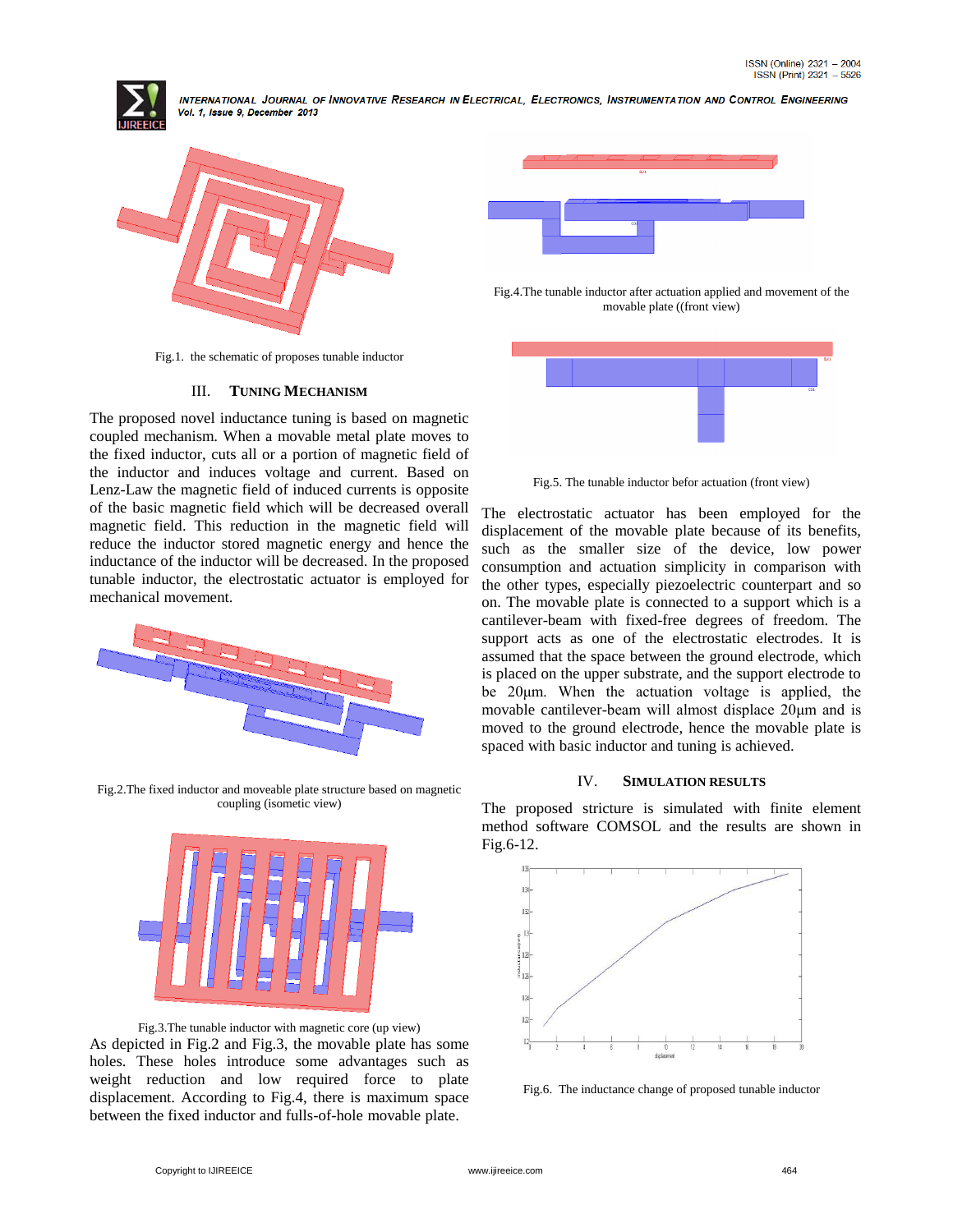





Fig.7. a)Quality factor and b) The inductance of proposed tuning inductor when the space is 1μm.





b) Fig.8. a)Quality factor and b) The inductance of proposed tuning inductor when the space is 2μm



Fig.9. a)Quality factor and b) The inductance of proposed tuning inductor when the space is 5μm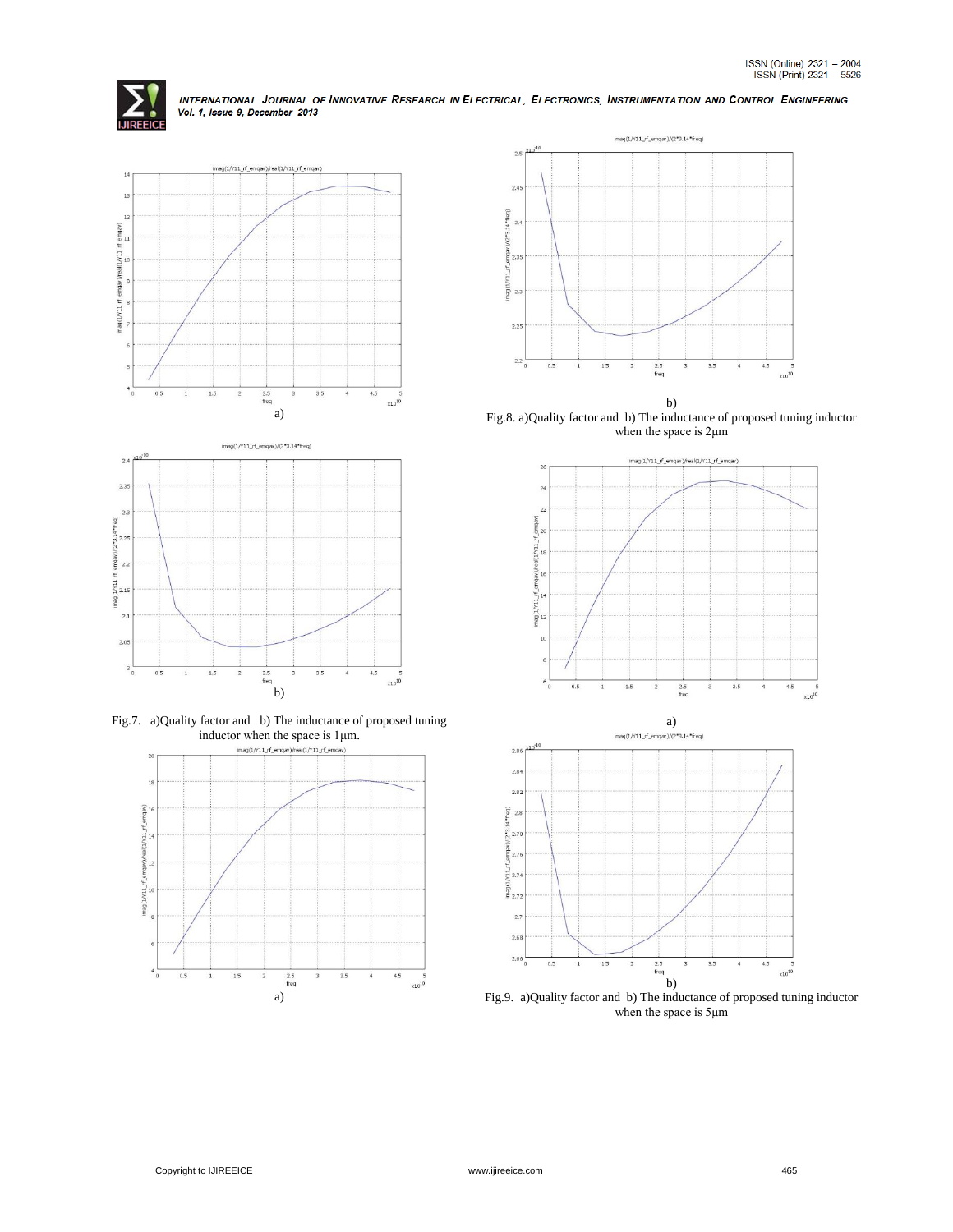



Fig.10. a)Quality factor and b) The inductance of proposed tuning inductor when the space is 10μm





Fig.11. a)Quality factor and b) The inductance of proposed tuning inductor when the space is 15μm



Fig.12.a) Quality factor and b) The inductance of proposed tuning inductor when the space is 20μm

According to Fig.6-12, when the space between movable reticulated plate and the inductor is increased, the inductance and quality factor of proposed structure is increased. When the frequency is increased, the quality factor is first increased and then decreased. The maximum quality factor is depending on the space between movable plate and inductor. When the space between movable plate and inductor is fixed, the tuning range of the proposed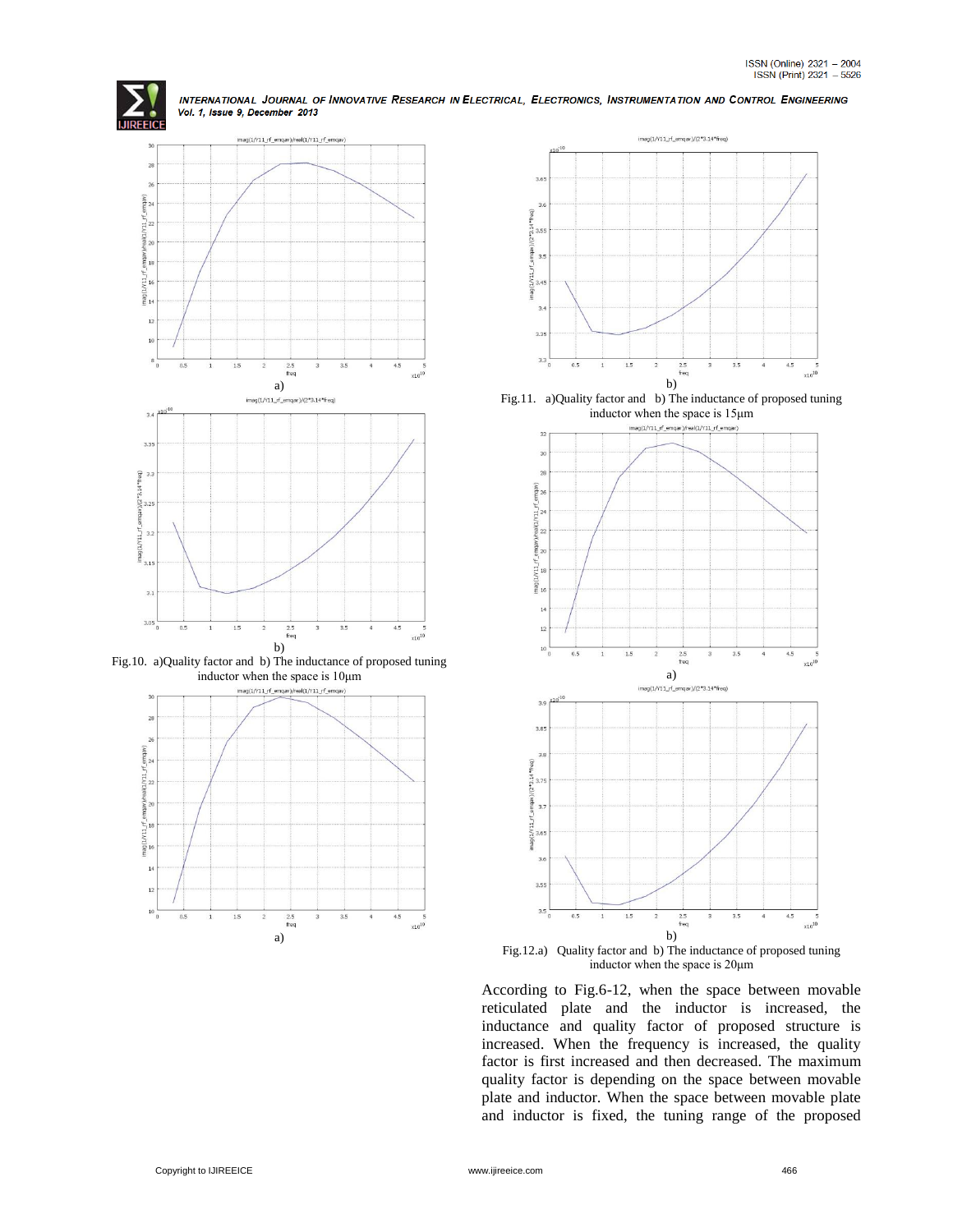

structure is 10% based on the simulation results. The simulation results are shown in table I .

| Inductance before<br>plate displacement<br>(nH) | Inductance after<br>plate displacement<br>(nH) | <b>Quality Factor</b>             |                           | Tuning Range                                                  |
|-------------------------------------------------|------------------------------------------------|-----------------------------------|---------------------------|---------------------------------------------------------------|
|                                                 |                                                | <b>Before</b><br><b>Actuation</b> | After<br><b>Actuation</b> |                                                               |
| 0.235                                           | 0.36                                           | 4.3                               | 11.5                      | 53%                                                           |
| 0.21                                            | 0.351                                          | 6.5                               | 21                        | 67%                                                           |
| 0.206                                           | 0.35                                           | 8.5                               | 27.5                      | 70%                                                           |
| 0.204                                           | 0.353                                          | 10.1                              | 30.5                      | 73%                                                           |
| 0.204                                           | 0.356                                          | 11.5                              | 31                        | 74%                                                           |
| 0.205                                           | 0.36                                           | 12.5                              | 30                        | 75%                                                           |
| 0.206                                           | 0.365                                          | 13.1                              | 28.3                      | 77%                                                           |
| 0.208                                           | 0.37                                           | 13.4                              | 26.1                      | 78%                                                           |
| 0.211                                           | 0.377                                          | 13.4                              | 24                        | 79%                                                           |
| 0.215                                           | 0.385                                          | 13.1                              | 21.7                      | 79%                                                           |
|                                                 |                                                | $F \times T$                      | $P_1$ $P_2$ $P_3$         | $P_A = M I^T$ $I^T$ $I^T$ $I^T$ $I^T$ $I^T$ $I^T$ $I^T$ $I^T$ |

#### TABLE I Simulation Results

Regarding to the table1, the minimum and maximum tuning range of our tuning inductor is 53% and 79% respectively. The best response is when the frequency is 30GHz which will have %77 tuning range and the quality factor of 13 and 30 before and after actuation, respectively.

## V. **CONCLUSION**

Simulation results show that the our inductor have the linear change when the plate move up and down (Fig.6). This is a very important advantage in designing of electronic device. One of the benefits of the new design is its performance at high frequencies.

#### **ACKNOWLEDGEMENTS**

This research work has been accomplished at Department of electrical engineering, Damavand branch, Islamic Azad University, Damavand, IRAN. Authors would like to thanks from its financial support.

#### **REFERENCES**

[1] S.Lucyszyn, and I. Robertson, "Monolithic narrow band filter using ultrahigh Q tunable active inductors", IEEE transaction on microwave theory and techniques, vol.42, pp.2617-2622,1994.

[2] Kobayashi, K. and A. Oki, "A novel hetrojunction bipolar transistor VCO using an active tunable inductance", IEEE Microwave guided waves letters, vol.4, pp.235-237, 1994.

[3] Nakamura, T., T. Masuda, A. Kodama, K. Washio, "A Variable inductor using mutual current control and application to a sige 4.5GHz VCO for wide tuning Range", in The Proceedings of the Asia pacific Microwave conference, pp.4, 2005.

[4] Cho, Y.H., S.C. Hong and Y.S. Kwon, "A novel active inductor and its application to inductance controlled oscillator", IEEE Transaction on microwave theory and techniques, vol.45,pp.1208-1213, 1997.

[5] Mukhopadhyay, R., Y. Park, J.S. Lee, S. Nuttinck, J.D. Cressler, J. Laskar, "Achieving Frequency Agile radio", The Proceedings of Silicon Monolithic Integrated circuits in RF Systems Conference , pp.85-86, 2004.

[6] Dal Fabbro, P.A., M. Kayal, K. Kobayashi, Y. Watanabe, " A frequency tunable impedance matching network based on coupled inductors for RF power amplifiers", The Proceedings of the Microwave conference, pp.1-4, 2008.

[7] Tassetti, C., G. Lissorgues and J. Gilles, "New Tunable RF MEMS microinductors Design", Journal of Micromechanics and Microengineering, vol.149,pp. 17-22, 2004.

[8] Sugawara, H., Y. Yoshihara, K. Okada and K. Masu, "Reconfigurable CMOS LNA for software defined radio using variable inductors", The Proceedings of the 35th European Microwave conference, pp.547- 550,2005.

[9] T.G.S.M Rijks et al, IEEE MEMS, Jan. 2004, pp. 777– 780.

[10] G.V. Ionis, A. Dec, and K. Suyama, Microelectromechanical Systems Conference, pp.vii+116, 2001.

[11] J. Zou, C. Liu, and J. Schutt-Aine, Int. J. RF Microwave, vol. 11, pp. 322–329. Aug. 2001.

[12] Piljae Park, Cheon Soo Kim, Mun Yang Park, Sung Do Kim, Hyun Kyu Yu , "Variable inductance multilayer inductor with MOSFET switch control", IEEE Electron Device Letters, 2004, 25(3):144-146.

[13] K.D. Pham, K. Okada, K. Masu, "On-chip variable inductor using MOSFET switches", 2005 European Microwave Conference, 2005, vol.2, 4pp.

[14] Yo-Sheng Lin, Hsiao-Bin Liang, Jia-Lun Chen, Ke-Hou Chen, and Shey-Shi Lu, "Variable inductance planar spiral inductors and CMOS wideband amplifiers with inductive peaking", Microwave and Optical Technology Letters, 2005, vol.474,pp.305-309.

[15] S. Balachandran, B. Lakshminarayanan, T. Weller, M. Smith, "MEMS tunable planar inductors using DC-contact switches", the 34th European Microwave Conference, 2004, pp.713-716.

[16] S. Zhou, X.-Q. Sun and W. N. Carr, "A micro variable inductor chip using MEMS relays", Proc. IEEE Int. Conf. Solid-State Sens. Act., Chicago, IL, Jun. 1997, pp. 1137-1140.

[17] Z. Shifang, S. Xi-Qing and W. N. Carr, "A micro variable inductor chip using MEMS relays", Proc. Int. Conf. Solid State Sensors and Actuators, 1997,vol. 2, pp. 1137-1140.

[18] CM Tassetti, G Lissorgues, JP Gilles, "Tunable RF MEMS microinductors for future communication systems", Proceedings of the 2003 SBMO/IEEE MTT-S International Microwave and Optoelectronics Conference, IMOC 2003 , Sept. 2003, pp. 541- 545.

[19] James Salvia, James A. Bain, and C. Patrick Yue, "Tunable on-chip" inductors up to 5 GHz using patterned permalloy laminations", IEEE International Electron Devices Meeting, 2005. IEDM Technical Digest, Dec. 2005, pp. 943- 946.

[20] W.P. Shih, Z Li, D.T. McCormick, N.C. Tien, CY Hui, "Tunable solenoid microinductors utilizing permalloy electro-thermal vibromotors",